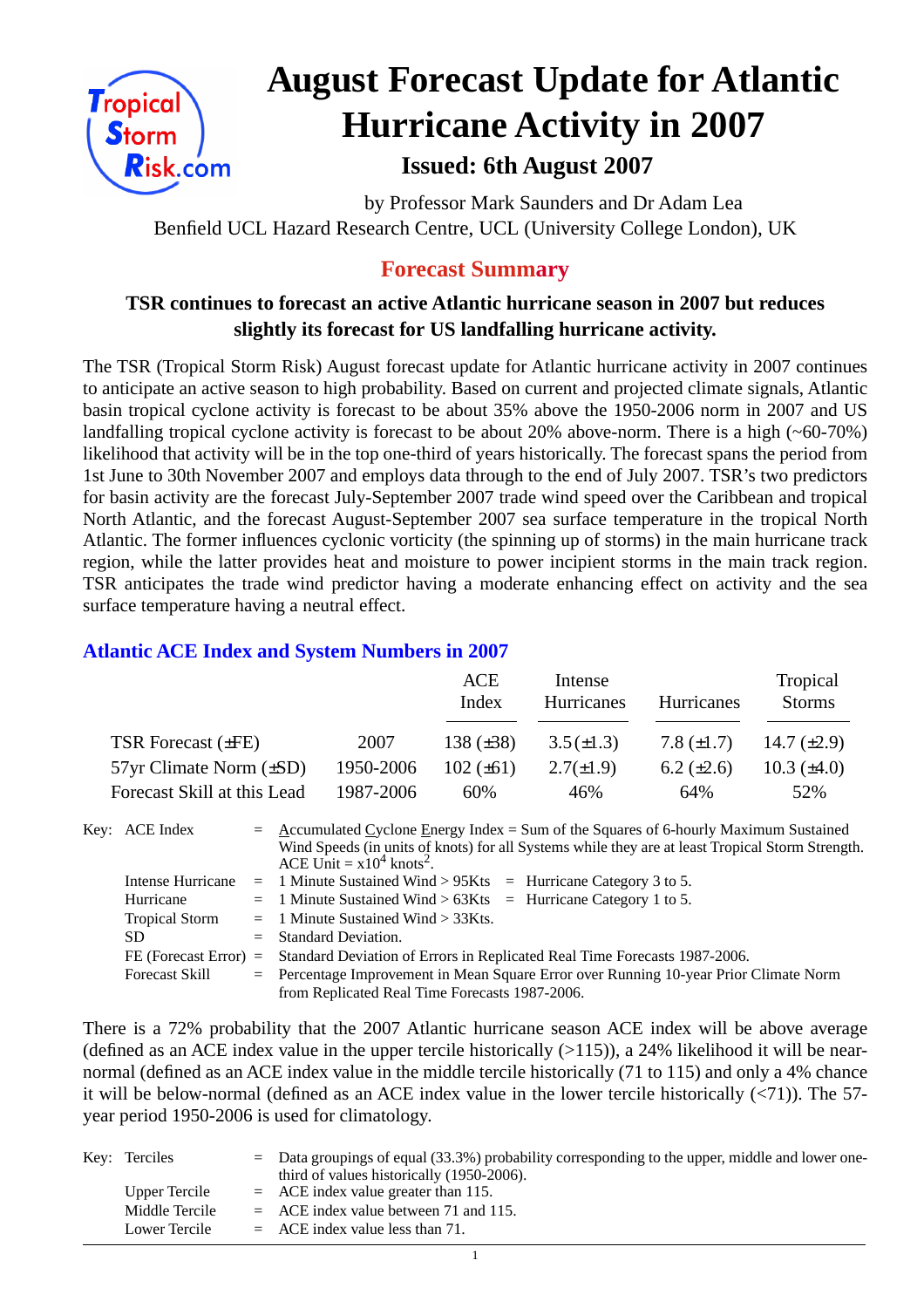#### **ACE Index & Numbers Forming in the MDR, Caribbean Sea and Gulf of Mexico in 2007**

|                                |           | ACE<br>Index   | Intense<br>Hurricanes | Hurricanes      | Tropical<br><b>Storms</b> |
|--------------------------------|-----------|----------------|-----------------------|-----------------|---------------------------|
| <b>TSR Forecast (±FE)</b>      | 2007      | 110 $(\pm 45)$ | $3.2(\pm 1.2)$        | 5.5 $(\pm 1.6)$ | $9.8 (\pm 2.3)$           |
| $57yr$ Climate Norm $(\pm SD)$ | 1950-2006 | 79 $(\pm 59)$  | $2.3 (\pm 1.8)$       | 4.3 $(\pm 2.5)$ | $7.0 (\pm 3.3)$           |
| Forecast Skill at this Lead    | 1987-2006 | 47%            | 52%                   | 66%             | 61%                       |

The Atlantic hurricane Main Development Region (MDR) is the region  $10^{\circ}N - 20^{\circ}N$ ,  $20^{\circ}W - 60^{\circ}W$ between the Cape Verde Islands and the Caribbean Lesser Antilles. A storm is defined as having formed within this region if it reached at least tropical depression status while in the area.

There is a 66% probability that in 2007 the MDR, Caribbean Sea and Gulf of Mexico ACE index will be above average (defined as an ACE index value in the upper tercile historically (>91)), a 28% likelihood it will be near-normal (defined as an ACE index value in the middle tercile historically (40 to 91) and only a 6% chance it will be below-normal (defined as an ACE index value in the lower tercile historically (<40)). The 57-year period 1950-2006 is used for climatology.

#### **USA Landfalling ACE Index and Numbers in 2007**

|                                       |           | <b>ACE</b><br>Index | <b>Hurricanes</b> | Tropical<br><b>Storms</b> |
|---------------------------------------|-----------|---------------------|-------------------|---------------------------|
| TSR Forecast (±FE)                    | 2007      | $2.9 \ (\pm 1.4)$   | $1.7 \ (\pm 1.2)$ | 3.9 $(\pm 1.7)$           |
| $57yr$ Climate Norm $(\pm SD)$        | 1950-2006 | $2.4 \ (\pm 2.2)$   | $1.5 \ (\pm 1.3)$ | 3.1 $(\pm 2.0)$           |
| Forecast Skill at this Lead 1987-2006 |           | 48%                 | 32%               | 28%                       |

| Key: ACE Index           | $=$ Accumulated Cyclone Energy Index $=$ Sum of the Squares of hourly Maximum                                                                                       |
|--------------------------|---------------------------------------------------------------------------------------------------------------------------------------------------------------------|
|                          | Sustained Wind Speeds (in units of knots) for all Systems while they are at least                                                                                   |
|                          | Tropical Storm Strength and over the USA Mainland (reduced by a factor of 6).<br>ACE Unit = $x10^4$ knots <sup>2</sup> .                                            |
| Landfall Strike Category | $=$ Maximum 1 Minute Sustained Wind of Storm Directly Striking Land.                                                                                                |
| <b>USA Mainland</b>      | $=$ Brownsville (Texas) to Maine.                                                                                                                                   |
| <b>Forecast Skill</b>    | $=$ Percentage Improvement in Mean Square Error over Running 10-year Prior Climate<br>Norm from Cross-Validated Hindcasts 1987-2006 made with 5-year Block Removal. |

USA landfalling intense hurricanes are not forecast since we have no skill at any lead.

There is a 61% probability that in 2007 the USA landfalling ACE index will be above average (defined as a USA ACE index value in the upper tercile historically  $(>2.57)$ ), a 30% likelihood it will be near-normal (defined as a USA ACE index value in the middle tercile historically (1.12 to 2.57) and only a 9% chance it will be below-normal (defined as a USA ACE index value in the lower tercile historically (<1.12)). The 57-year period 1950-2006 is used for climatology.

#### **Caribbean Lesser Antilles Landfalling Numbers in 2007**

|                                |           | ACE<br>Index      | Intense<br><b>Hurricanes</b> | Hurricanes      | Tropical<br><b>Storms</b> |
|--------------------------------|-----------|-------------------|------------------------------|-----------------|---------------------------|
| TSR Forecast $(\pm FE)$        | 2007      | $1.9 \ (\pm 2.0)$ | $0.4~(\pm 0.4)$              | $0.6 (\pm 0.6)$ | $1.5 \ (\pm 0.9)$         |
| $57yr$ Climate Norm $(\pm SD)$ | 1950-2006 | 1.4 $(\pm 2.0)$   | $0.2 \ (\pm 0.5)$            | $0.4~(\pm 0.7)$ | 1.1 $(\pm 1.0)$           |
| Forecast Skill at this Lead    | 1987-2006 | 30%               | 26%                          | 38%             | 23%                       |

Key: ACE Index  $=$  Accumulated Cyclone Energy Index = Sum of the Squares of hourly Maximum Sustained Wind Speeds (in units of knots) for all Systems while they are at least Tropical Storm Strength and within the boxed region  $(10^0N-18^0N, 60^0W-63^0W)$ (reduced by a factor of 6). ACE Unit =  $x10^4$  knots<sup>2</sup>.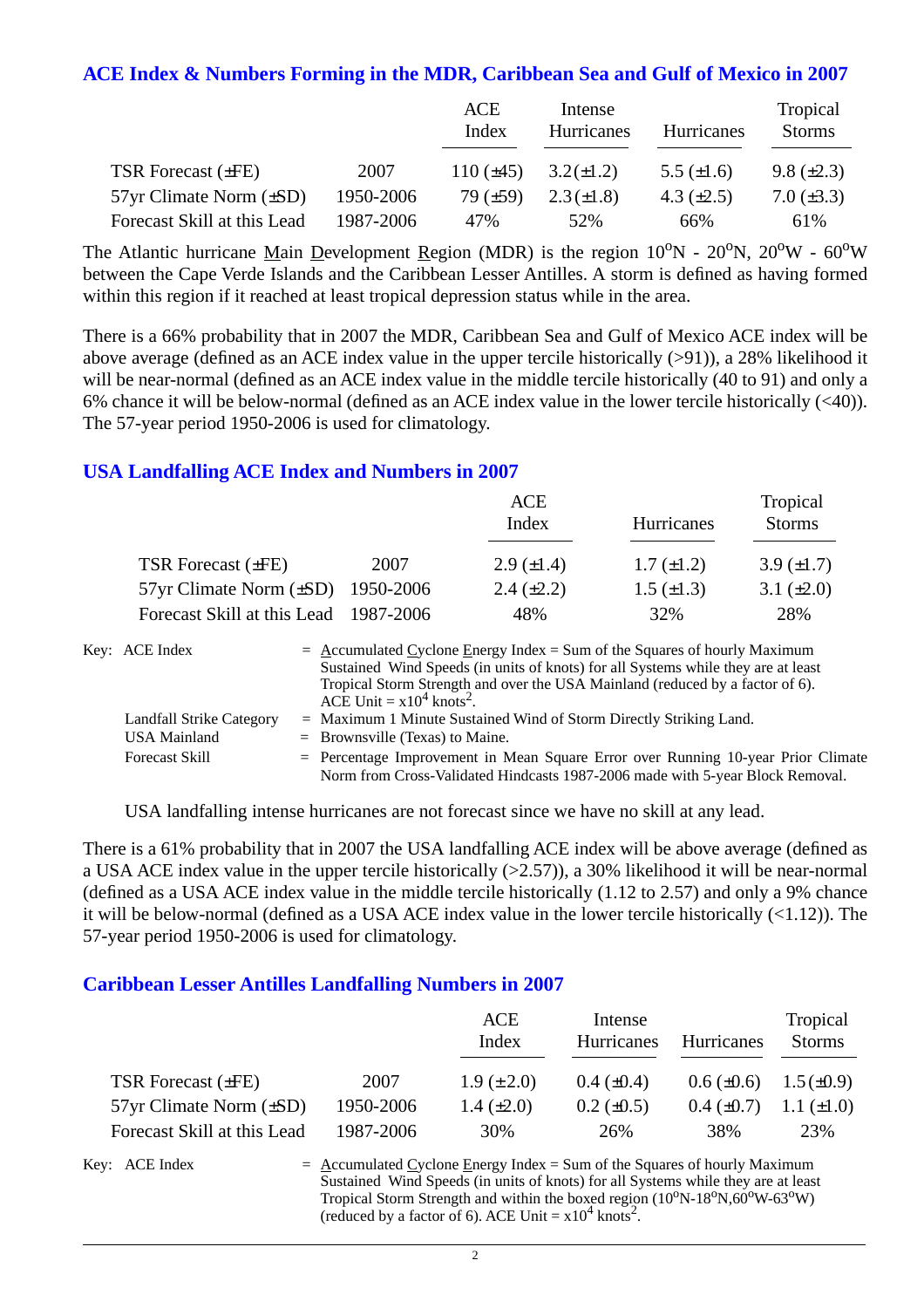| <b>Landfall Strike Category</b> | $=$ Maximum 1 Minute Sustained Wind of Storm Directly Striking Land. |
|---------------------------------|----------------------------------------------------------------------|
| <b>Lesser Antilles</b>          | $=$ Island Arc from Anguilla to Trinidad Inclusive.                  |

#### **Key Predictors for 2007 Seasonal Atlantic Hurricane Activity**

The key factors behind the TSR forecast for an above-average Atlantic hurricane season in 2007 are the anticipated moderate enhancing effect of July-September forecast trade winds at 925mb height over the Caribbean Sea and tropical North Atlantic region  $(7.5^{\circ}N - 17.5^{\circ}N, 30^{\circ}W - 100^{\circ}W)$ , and weak enhancing effect of August-September forecast sea surface temperature for the Atlantic MDR ( $10^{o}N - 20^{o}N$ ,  $20^{o}W 60^{\circ}$ W). The current forecasts for these predictors are  $0.51\pm0.43$  ms<sup>-1</sup> (up from last month's value of  $0.45\pm0.47 \text{ ms}^{-1}$ ) weaker than normal (1977-2006 climatology) and  $0.00\pm0.14\text{°C}$  (down from last month's value of  $0.11\pm0.17^{\circ}$ C) warmer than normal (1977-2006 climatology). The forecast skills (assessed for the period 1987-2006) for these predictors at this lead are 73% and 84% respectively.

#### **Forecast Model for US ACE Index and US Landfalling Hurricane Numbers**

The TSR early August forecast for the US ACE index and US landfalling hurricane and tropical storm numbers in 2007 is made with an ensemble of two models. These are (1) the July 2007 tropospheric wind anomalies between heights of 925mb and 400mb over North America, the east Pacific and the North Atlantic (*Saunders and Lea, 2005*). Wind anomalies in these regions in July are indicative of persistent atmospheric circulation patterns that either favour or hinder evolving hurricanes from reaching US shores during August and September; (2) the TSR early August forecast for the North Atlantic ACE index and hurricane numbers in 2007.

Saunders, M. A. and A. S. Lea, Seasonal prediction of hurricane activity reaching the coast of the United States, *Nature*, 434, 1005-1008, 2005.

#### **Further Information**

Further information about TSR forecasts, verifications and hindcast skill as a function of lead time may be obtained from the TSR web site *http://tropicalstormrisk.com*. This is the final TSR monthly forecast update for the 2007 Atlantic hurricane season. A summary of the 2007 Atlantic hurricane season and a verification of the TSR seasonal forecasts will be issued in early January 2008.

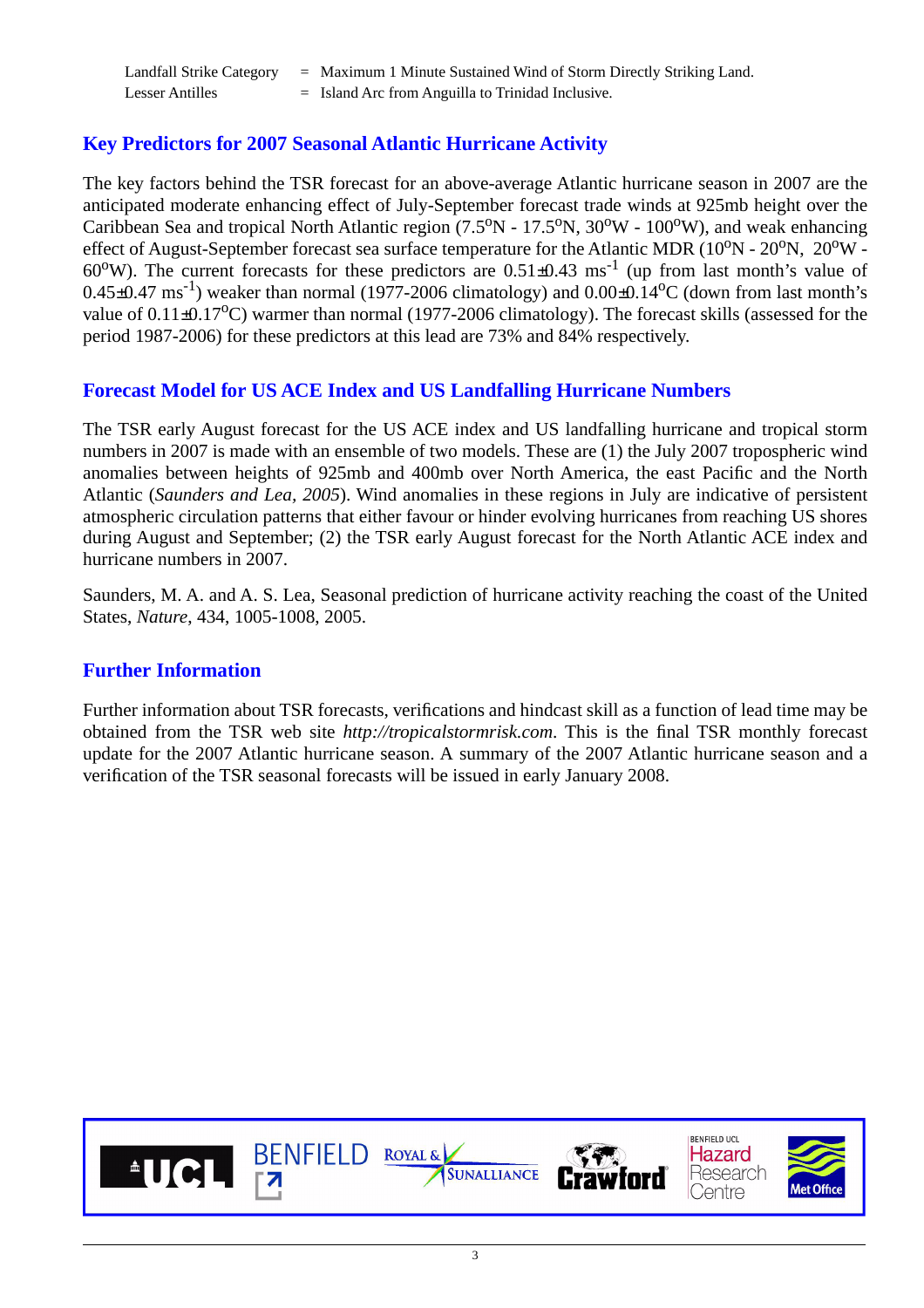## **Appendix - Predictions from Previous Months**

|                                  | <b>Atlantic ACE Index and System Numbers 2007</b> |                     |                                    |                   |                              |  |  |  |
|----------------------------------|---------------------------------------------------|---------------------|------------------------------------|-------------------|------------------------------|--|--|--|
|                                  |                                                   | <b>ACE</b><br>Index | Named<br>Tropical<br><b>Storms</b> | <b>Hurricanes</b> | Intense<br><b>Hurricanes</b> |  |  |  |
| Average Number (±SD) (1950-2006) |                                                   | $102 (\pm 61)$      | $10.3 (\pm 4.0)$                   | 6.2 $(\pm 2.6)$   | $2.7 (\pm 1.9)$              |  |  |  |
|                                  | 6 Aug 2007                                        | 138 $(\pm 38)$      | 14.7 $(\pm 2.9)$                   | 7.8 $(\pm 1.7)$   | 3.5 $(\pm 1.3)$              |  |  |  |
|                                  | 4 Jul 2007                                        | 142 $(\pm 46)$      | 14.7 $(\pm 3.4)$                   | $7.9 (\pm 2.3)$   | 3.5 $(\pm 1.6)$              |  |  |  |
|                                  | 4 Jun 2007                                        | 156 $(\pm 48)$      | 15.7 $(\pm 3.4)$                   | $8.6 (\pm 2.4)$   | 3.9 $(\pm 1.5)$              |  |  |  |
|                                  | 3 May 2007                                        | $166 (\pm 50)$      | 16.1 $(\pm 3.8)$                   | $8.9 \ (\pm 2.6)$ | 4.0 $(\pm 1.5)$              |  |  |  |
| <b>TSR</b> Forecasts ( $\pm$ FE) | 3 Apr 2007                                        | $173 (\pm 55)$      | $16.7 (\pm 4.1)$                   | $9.2 (\pm 2.7)$   | 4.2 $(\pm 1.7)$              |  |  |  |
|                                  | 5 Mar 2007                                        | $177 (\pm 56)$      | 16.7 $(\pm 4.3)$                   | $9.4 (\pm 2.7)$   | 4.3 $(\pm 1.7)$              |  |  |  |
|                                  | 5 Feb 2007                                        | 162 $(\pm 57)$      | $15.7 (\pm 4.6)$                   | $8.7 (\pm 2.9)$   | 3.9 $(\pm 1.7)$              |  |  |  |
|                                  | 3 Jan 2007                                        | 152 $(\pm 62)$      | $15.0 (\pm 4.7)$                   | $8.3 (\pm 3.0)$   | $3.7 (\pm 1.8)$              |  |  |  |
|                                  | 7 Dec 2006                                        | 162 $(\pm 60)$      | $15.7 (\pm 4.5)$                   | $8.5 (\pm 2.8)$   | 3.9 $(\pm 1.8)$              |  |  |  |
|                                  | 3 Aug 2007                                        | 150                 | 15                                 | 8                 | 4                            |  |  |  |
| <b>Gray Forecasts</b>            | 31 May 2007                                       | 170                 | 17                                 | 9                 | 5                            |  |  |  |
|                                  | 3 Apr 2007                                        | 170                 | 17                                 | 9                 | 5                            |  |  |  |
|                                  | 8 Dec 2006                                        | 130                 | 14                                 | $\overline{7}$    | 3                            |  |  |  |
| <b>NOAA</b> Forecast             | 22 May 2007                                       | 109-184             | $13 - 17$                          | $7 - 10$          | $3 - 5$                      |  |  |  |
| Met Office Forecast              | 19 June 2007                                      |                     | 12 $(\pm 3)$                       | $\sim$            | $\blacksquare$               |  |  |  |
| <b>WSI</b> Corporation           | 25 Jul 2007                                       |                     | 14                                 | 6                 | 3                            |  |  |  |
| Forecasts                        | 19 June 2007                                      |                     | 15                                 | 8                 | $\overline{4}$               |  |  |  |

## **1. Atlantic ACE Index and System Numbers**

## **2. MDR, Caribbean Sea and Gulf of Mexico ACE Index and Numbers**

| <b>MDR, Caribbean Sea and Gulf of Mexico ACE Index and Numbers 2007</b> |            |                     |                                    |                   |                              |  |  |
|-------------------------------------------------------------------------|------------|---------------------|------------------------------------|-------------------|------------------------------|--|--|
|                                                                         |            | <b>ACE</b><br>Index | Named<br>Tropical<br><b>Storms</b> | <b>Hurricanes</b> | Intense<br><b>Hurricanes</b> |  |  |
| Average Number $(\pm SD)$ (1950-2006)                                   |            | 79(.±59)            | $7.0 (\pm 3.3)$                    | 4.3 $(\pm 2.5)$   | $2.3 \ (\pm 1.8)$            |  |  |
|                                                                         | 6 Aug 2007 | $110 (\pm 45)$      | $9.8 (\pm 2.3)$                    | 5.5 $(\pm 1.6)$   | $3.2 (\pm 1.2)$              |  |  |
|                                                                         | 4 Jul 2007 | 115 $(\pm 46)$      | $9.8 (\pm 2.3)$                    | 5.6 $(\pm 1.8)$   | 3.2 $(\pm 1.4)$              |  |  |
|                                                                         | 4 Jun 2007 | $129$ ( $\pm$ 44)   | $10.8 (\pm 2.5)$                   | 6.3 $(\pm 1.9)$   | 3.6 $(\pm 1.3)$              |  |  |
|                                                                         | 3 May 2007 | 139 $(\pm 47)$      | 11.3 $(\pm 2.8)$                   | $6.6 (\pm 2.0)$   | $3.7 (\pm 1.3)$              |  |  |
| <b>TSR Forecasts (±FE)</b>                                              | 3 Apr 2007 | 145 $(\pm 53)$      | $11.9 \ (\pm 3.3)$                 | $6.9 \ (\pm 2.3)$ | 3.9 $(\pm 1.5)$              |  |  |
|                                                                         | 5 Mar 2007 | 149 $(\pm 55)$      | $11.9 \ (\pm 3.6)$                 | 7.1 $(\pm 2.4)$   | 4.0 $(\pm 1.5)$              |  |  |
|                                                                         | 5 Feb 2007 | 135 $(\pm 55)$      | $10.9 \ (\pm 3.9)$                 | $6.4 (\pm 2.5)$   | 3.6 $(\pm 1.5)$              |  |  |
|                                                                         | 3 Jan 2007 | $125 (\pm 60)$      | $10.2 (\pm 4.0)$                   | $6.0 (\pm 2.6)$   | $3.4 (\pm 1.6)$              |  |  |
|                                                                         | 7 Dec 2006 | $137 (\pm 58)$      | $10.9 \ (\pm 3.9)$                 | $6.5 (\pm 2.6)$   | $3.6 (\pm 1.6)$              |  |  |